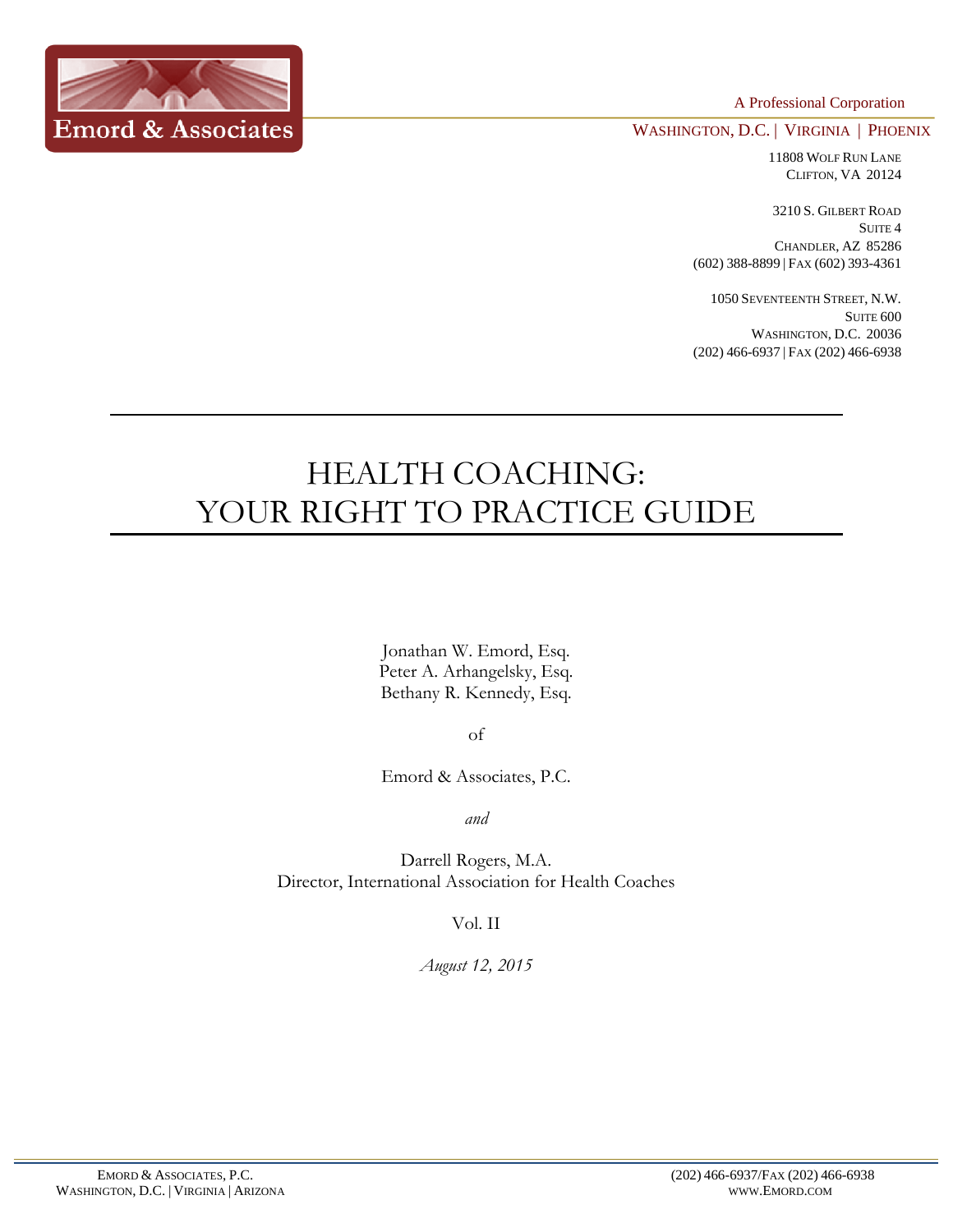*This document contains information about health coaching and the law, and is designed to help Health Coaches better understand the legal landscape in which they practice,* as well as their rights to practice. The legal information contained in this document is not the same as legal advice, which is the application of law to an individual's specific *circumstances. Although we go to great lengths to make sure our information is accurate and useful, this communication does not create an attorney-client relationship.*

# **I. EXECUTIVE SUMMARY**

## **A. What are Health Coaches?**

Health Coaches work in many settings and, among other services, provide: general wellness and nutrition information; options, recommendations, guidance, motivation, and skill-building to establish healthier lifestyle routines; and other support mechanisms to achieve client-focused personal health goals.

Health Coaches:

- Are wellness guides and supportive mentors that motivate individuals to cultivate positive health choices;
- Educate and support clients to achieve client-focused health goals through lifestyle and behavior adjustments;
- Empower their clients to take responsibility for their own health;
- Support client efforts to implement and sustain healthy lifestyle changes;
- Help clients with weight management, food cravings, sleep, energy improvement, stress management, digestive wellness, and improved diet.

Health Coaches are poised to become an integral part of an emerging preventative healthcare model. By helping clients develop and progress towards their personal wellness goals, Health Coaches fill a vital void that complements and does not replace the work of healthcare professionals. Health coaching is now recognized by some of the most acclaimed health institutions in the country as an important tool to improve health and help lower healthcare expenditures.

Health Coaches play a crucial role in addressing our nation's healthcare crisis by creating lasting, positive, and individually-tailored changes in clients' lives. The United States Preventative Services Task Force ("USPSTF")—comprised of the nation's foremost experts on preventative health and medicine—recently recommend the use of behavior counseling to improve the health of overweight and obese individuals at risk of cardiovascular disease. Not only did the USPSTF conclude in their report that behavioral counseling was effective in improving health, it also reaffirmed health coaching's overwhelming safety and commended the diversity of practitioners in the field.<sup>1</sup>

<sup>1</sup> United States Preventive Services Task Force, *Healthful Diet and Physical Activity for Cardiovascular Disease Prevention in Adults With Cardiovascular Risk Factors: Behavioral Counseling Statement, Behavioral Counseling in Primary Care to Promote a Healthy Diet*, http://www.uspreventiveservicestaskforce.org/Page/Document/UpdateSummaryFinal/healthy-diet-and-physicalactivity-counseling-adults-with-high-risk-of-cvd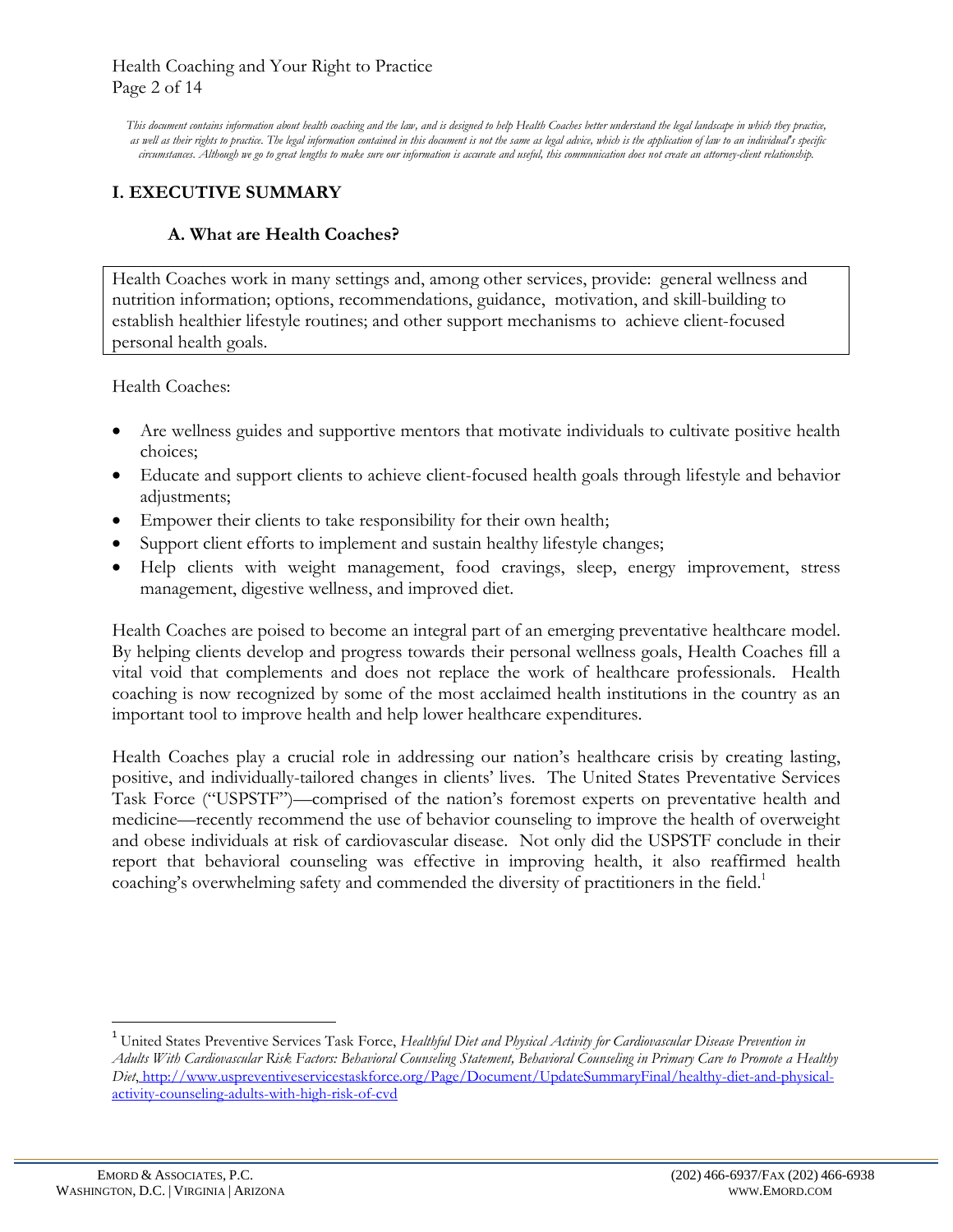# **B. A State License Is Not, Per Se, Required to Provide Health Coaching Services**

Although laws regulating the practice of dietetics currently exist in twenty-one (21) states, Health Coaches can provide a wide array of health and wellness services regardless of their state's dietetic practice law.

Health Coaches can be certified through private credentialing bodies and do not require a state license to practice so long as they do not engage in regulated activities, including, but not limited to, using regulated terms such as "Registered Dietitian" or "Licensed Nutritionist." Although laws regulating the practice of dietetics currently exist in twenty-one (21) states, Health Coaches can provide a wide array of health and wellness services regardless of their state's dietetic practice law.

It is difficult to provide a one-size-fits-all definition of the practice of dietetics or how states' dietetics practice laws are enforced. Generally, the statutes that define and regulate the practice of dietetics are broad, constitutionally suspect,<sup>2,3</sup> and contain numerous exemptions for non-licensed practitioners<sup>4</sup>—such as Health Coaches. In states where only license holders may practice dietetics, dietetics is generally characterized as the application of advanced individualized nutrition care,<sup>5</sup> which is often defined in state laws as the application of an individualized nutritional care process for a specific person that entails: a nutritional assessment; diagnosis, development, and implementation of an individualized care plan; and follow-up monitoring and evaluation.<sup>6</sup>

Health Coaches that possess a background in nutrition science and wish to incorporate such an intensive modality should be mindful of states' respective dietetics practice laws, as they will likely be subject to them if they decide to implement the individualized nutritional care process. Section II of this document, "Health Coaching," addresses how the activities of Health Coaches in one-on-one client sessions—which can include providing general wellness and nutrition information; options, recommendations, guidance, motivation, and skill-building to establish healthier lifestyle routines; and other support mechanisms to achieve client-focused personal health goals—are not the practice of dietetics or the implementation of an individualized nutrition care process.

<sup>2</sup> *See Cooksey v. Futrell*, 721 F.3d 226, 239 (4th Cir. 2013).

<sup>3</sup> Lynette Norr, Assistant Attorney General office of the Florida Attorney General, stated during the January 17, 2014 Florida Dietetics and Nutrition Practice Board Meeting that sections of the Florida Dietetics and Nutrition Practice Law were "very likely unconstitutional." At minute 33:30, *See* [http://ww10.doh.state.fl.us/pub/medical](http://ww10.doh.state.fl.us/pub/medical-therapies/ND/2014/January)[therapies/ND/2014/January](http://ww10.doh.state.fl.us/pub/medical-therapies/ND/2014/January)

<sup>4</sup> E.g., Maryland and Tennessee exempt individuals from their respective dietetics licensing law as long as the information and services offered are "non-medical."

<sup>5</sup> Academy of Nutrition and Dietetics, *Nutrition Care Process*,

<http://www.eatright.org/HealthProfessionals/content.aspx?id=7077> (last accessed Aug. 20, 2014).

<sup>6</sup> *See,e.g.,* Ohio Rev. Code Ann. § 4759.01(A) (defining the "practice of dietetics" to include, *inter alia*, "[n]utritional assessment to determine nutritional needs and to recommend appropriate nutritional intake, including enteral and parenteral nutrition" and "nutritional counseling or education as components of preventative, curative, and restorative health"); Ohio Admin. Code 4759-2-01(A) (defining "nutritional assessment" to mean "the integrative evaluation of nutritionally relevant data to develop an individualized nutritional care plan," which may include, but is not limited to, nutrient intake, socio-economic factors, and current medical diagnosis and medications); Ohio Admin. Code 4759-6-01 (explaining the standards of practice in nutrition care).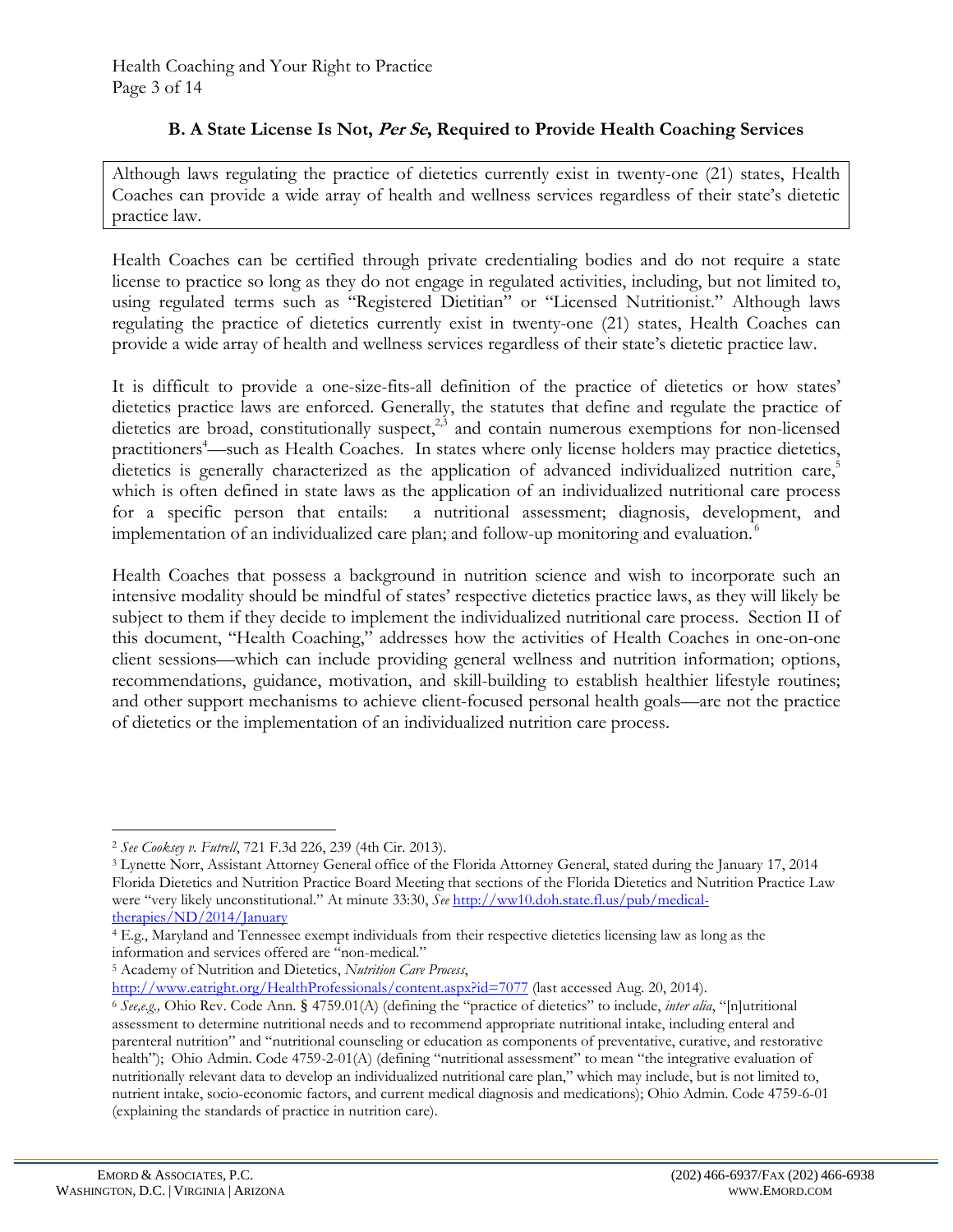## **C. Enforcement of Dietetics Laws by States Invite Serious Legal Challenges**

Dietetics boards and their members are liable under federal law and may be prosecuted and sued for civil damages for anticompetitive actions. Additionally, courts will likely invalidate state dietetic licensing schemes, as applied, if they are used to restrict the commercial or non-commercial speech of those who are neither in the regulated class (licensed dietitian or licensed nutritionist) nor hold themselves out to be, or if they are used to suppress commercial speech that is truthful and nonmisleading.

The Supreme Court recently held that state licensing boards are liable for anticompetitive actions under the Sherman Antitrust Act when they are comprised of active market participants who use the power of the state to force out competition and protect their financial interests.<sup>7</sup> See N.C. State Bd. of *Dental Exam'rs v. F.T.C.*, 135 S. Ct. 1101, 1111 (2015) ("[A]ctive market participants cannot be allowed to regulate their own market free from antitrust accountability."). Although laws that restrict the practice of dietetics exist in 21 states, the enforcement of those laws by state dietetics board may trigger federal criminal civil prosecution.

The Alliance for Natural Health USA sent letters to dietetics boards warning them of this Supreme Court decision and requesting dietetics boards come into compliance with the Court's decision of face criminal or civil prosecution.<sup>8</sup>

When applied to Health Coaches who do not hold themselves out as licensed professionals, state dietetics licensing schemes impose censorship on speech by prohibiting Health Coaches from providing: general wellness and nutrition information; options, recommendations, guidance, motivation, and skill-building to establish healthier lifestyle routines; and other support mechanisms to achieve client-focused personal health goals. This invites First Amendment challenges. Courts will likely invalidate licensing schemes, as applied, if they are used to restrict the commercial or noncommercial speech of those who are neither in the regulated class nor hold themselves out to be, or if they are used to suppress commercial speech that is truthful and non-misleading. For example, regardless of whether a person is licensed, if the state employs dietetic licensing laws to prosecute a person for the communication of truthful and non-misleading commercial speech, the attempt to suppress truthful commercial speech will likely not meet the constitutional standard articulated in the four pronged test of *Central Hudson Gas*  $\breve{\in}$  *Electric* (as subsequently modified by later cases).

## **D. Dietetics Practice Laws in Doubt: Legislative and Legal Challenges**

There are multiple legislative and legal challenges to the enforcement of some professional licensing laws.

*State Legislation:* Since 2011, no new dietetics practice laws have been enacted. This is despite multiple, fevered efforts by the Academy of Nutrition and Dietetics ("AND"), formerly the

<sup>7</sup> A nonsovereign actor controlled by active market participants, such as a dietetics board, only enjoys immunity from an antitrust violation if: (1) the challenged restraint was clearly articulated and affirmatively expressed by state policy; and (2) the state actively supervises the policy. *See N. Carolina State Bd. of Dental Examiners v. F.T.C.*, 135 S. Ct. 1101, 1110 (2015).

<sup>8</sup> *See* Alliance for Natural Health USA, *ANH-USA Takes the Initiative against Monopolistic Dietetics Boards* (June 23, 2015), http://www.anh-usa.org/anh-usa-takes-the-initiative-against-monopolistic-dietetics-boards/.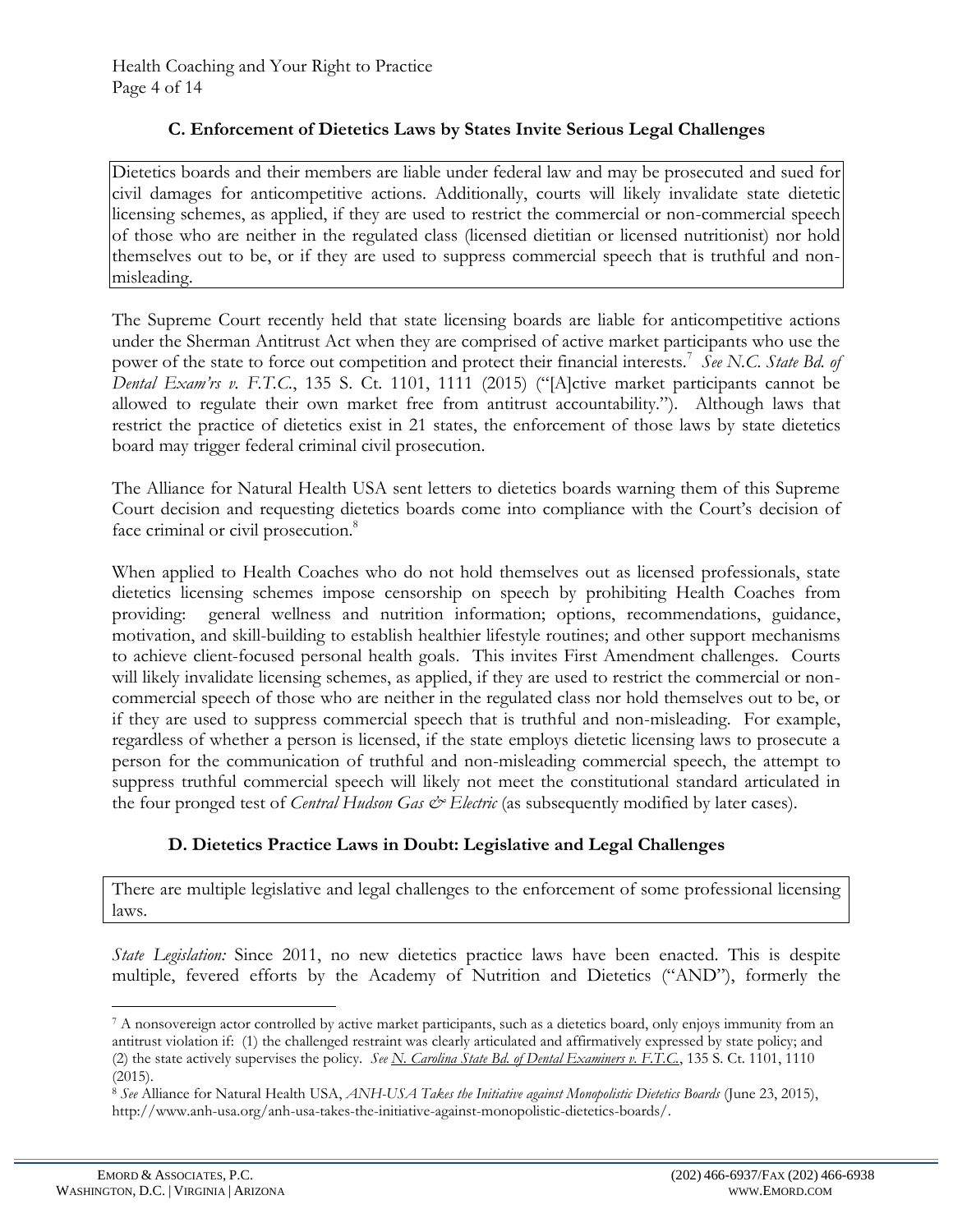Health Coaching and Your Right to Practice Page 5 of 14

American Dietetic Association ("ADA"). AND-drafted and supported bills failed in 11 states, including California, Colorado, Hawaii, Indiana, New York, Virginia, New Jersey, West Virginia, and Oklahoma. On July 1 2014, the Governor of Michigan signed a bill that repealed their existing restrictive dietetic licensure law<sup>9</sup>. In North Carolina, legislation and guidance was enacted to permit persons such as bloggers and general health, wellness and exercise coaches and instructors, to provide dietary, weight loss, and nutritional advice. Considering the recent groundswell of opposition to restrictive dietetics practice laws, it is likely that additional states will seek repeal.

*Legal Challenges:* Individuals have standing to bring First Amendment claims against licensing boards when those licensing boards limit the dissemination of truthful and general advice regarding diet, nutrition, and lifestyle. For instance, the Fourth Circuit Court of Appeals recently held that bloggers who dispensed nutritional advice outside of a practitioner-patient relationship and without claiming a state license, or registration holder had standing to sue licensing boards that prohibited the dissemination of that content. *See Cooksey v. Futrell*, 721 F.3d 226, 239 (4th Cir. 2013). The North Carolina Board of Dietetics/Nutrition eventually settled with the plaintiff and, as mentioned above, agreed to promulgate new guidelines permitting unlicensed persons, such as bloggers and general health, wellness and exercise coaches and instructors, to provide dietary, weight loss, and nutritional advice.

*The Obama Administration's Council of Economic Advisors:* The groundbreaking report counsels for elimination of licenses not clearly necessary for health or safety, based on a rigorous cost-benefit analysis, and a reduction in how much time and money it costs to obtain those that remain. States should do much more to recognize one another's licenses and should rely on mandatory bonding, or insurance, rather than licensing as a means of consumer protection.<sup>10</sup>

*Congressional Interest:* The United States House of Representatives' Committee on Small Business held multiple hearings that emphasized bipartisan concern over the growth of questionable occupational licensing schemes, such as dietetics practice laws. The Committee found these schemes to stifle innovation, burden business with needless regulation, and prohibit qualified individuals from entering the market. Congressional action on the matter is pending.

*Federal Regulatory Interest*: In March 2014, the Federal Trade Commission ("FTC") held a workshop examining competition within the healthcare market. During this workshop, the FTC heard testimony from multiple parties regarding unnecessary, restrictive dietetics practice laws and the anticompetitive efforts of AND and its state affiliates. Multiple nutrition practitioner organization filed official documents to the FTC seeking agency comments and possible action into the AND's anticompetitive actions.

*Media:* Numerous articles and editorials in media outlets such as *Forbes, The New York Times, The Washington Post, The Des Moines Register, The Indiana Tribune-Star, Carolina Journal Online,* and dozens of online publications have all questioned the motivations, legality, and commonsense of restrictive dietetic licensure laws.

<sup>9</sup> *See Gov. Rick Snyder signs legislation increasing access to physical therapy devices*, [http://www.michigan.gov/snyder/0,4668,7-](http://www.michigan.gov/snyder/0,4668,7-277-57577_57657-332292--,00.html) [277-57577\\_57657-332292--,00.html](http://www.michigan.gov/snyder/0,4668,7-277-57577_57657-332292--,00.html) (last accessed Aug. 20, 2014).

<sup>10</sup> White House Council of Economic Advisors, *Trends in Occupational Licensing and Best Practices for Smart Labor Market Regulation* (July 28, 2015)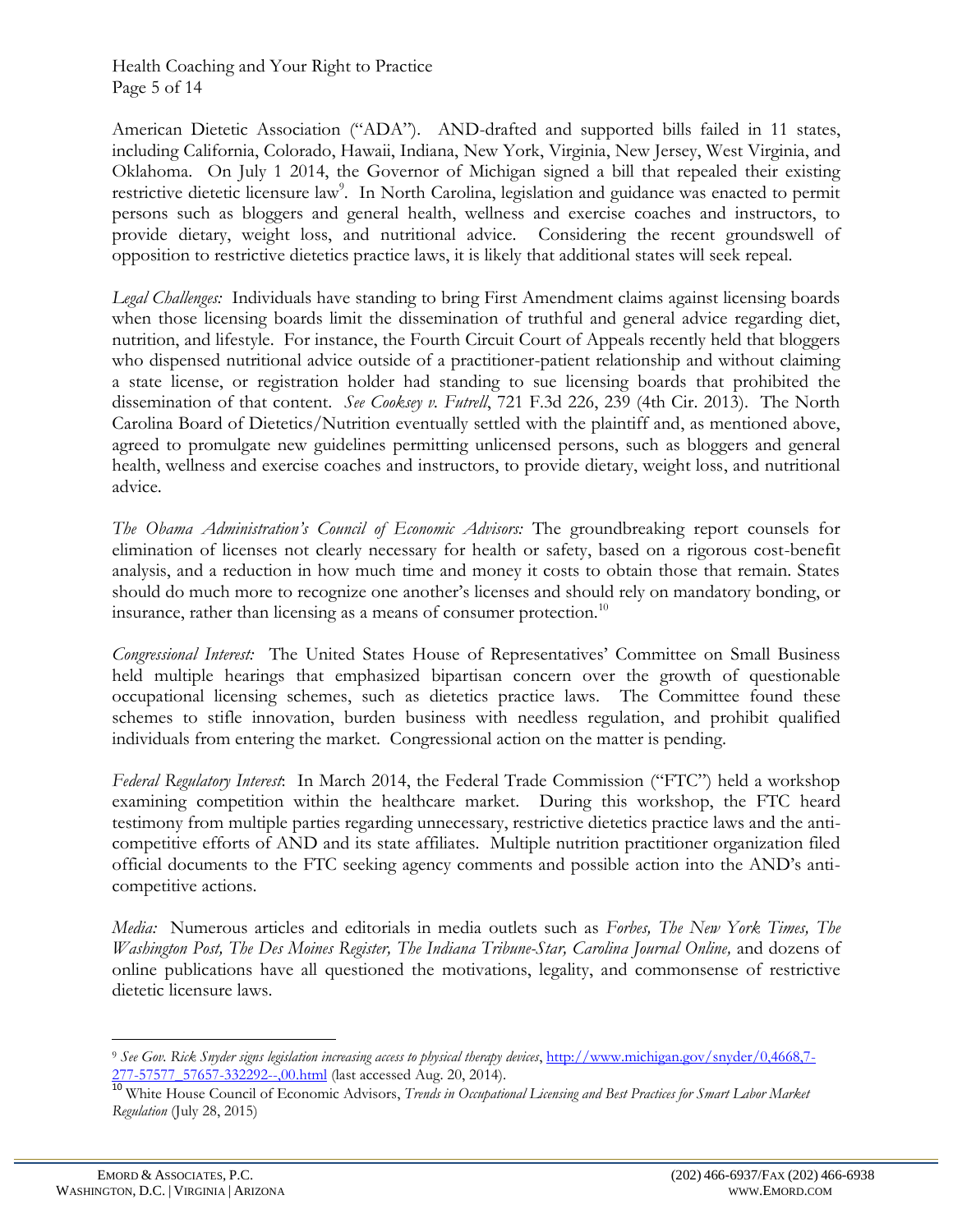# **II. HEALTH COACHING**

A Health Coach's scope of practice includes providing: general wellness and nutrition information; options, recommendations, guidance, motivation, skill-building to establish healthier lifestyle routines; and other support mechanisms for achieving client-focused personal health goals.

The National Consortium for Credentialing Health & Wellness Coaches further defines health and wellness coaches as

professionals from diverse backgrounds and education who work with individuals and groups in a client-centered process to facilitate and empower the client to achieve self-determined goals related to health and wellness. Successful coaching takes place when coaches apply clearly defined knowledge and skills so the clients mobilize internal strengths and external resources for sustainable change.<sup>11</sup>

Key to both of these definitions regarding health coaching is that the client (often after consulting a healthcare professional) sets his or her own goals and drives the process to achieve lasting wellness changes. Because health coaching is a client-driven experience, rather than a traditional healthcare patient/client relationship, the application of decades-old dietetics practice laws to Health Coaches would be inaccurate and likely unconstitutional if applied.

Therefore, the use of a Health Coach's general wellness and nutrition tools is not the practice of dietetics (which was defined previously in section I. B.), for to practice dietetics is to implement an individualized nutrition care process. *See*, *e.g*., Ohio Admin. Code 4759-2-01(C) (explaining that an unlicensed person is not prohibited from "providing general non-medical nutrition information if the person does not violate division (B) of section 4759.02 of the Revised Code");<sup>12</sup> *id.* at 4759-2-01(M) (defining "general non-medical nutritional information" to mean: "(1) Principles of good nutrition and food preparation; (2) Food to be included in the normal daily diet; (3) The essential nutrients needed by the body; (4) Recommended amounts of the essential nutrients; (5) The actions of nutrients on the body; (6) The effects of deficiencies or excesses of nutrients; or (7) Food and supplements that are good sources of essential nutrients"). $^{13}$ 

Health Coaches help clients develop and progress towards their personal wellness goals by empowering them to take responsibility for their own health. Health Coaches do not diagnose diseases; rather, Health Coaches work with generally healthy people who have made the highly personal decision of changing their lifestyle. These self-motivated individuals are seeking a support system to help them progress towards their goals.

 $\overline{a}$ <sup>11</sup> National Consortium for Credentialing of Health & Wellness Coaches. [http://ncchwc.org/](http://ncchwc.org/%20index.cfm?page=resources) [index.cfm?page=resources](http://ncchwc.org/%20index.cfm?page=resources)

<sup>12</sup> Division (B) of section 4759.02 of the Revised Code prohibits an unlicensed person from using the title "dietitian" and "any other title, designation, words, letters, abbreviation, or insignia or combination of any title, designation, words, letters, abbreviation, or insignia tending to indicate that the person is practicing dietetics."

<sup>13</sup> Accordingly, a Health Coach in Ohio may, for instance: demonstrate how to prepare and cook food; provide information about food guidance systems, healthy eating out or healthy snacks; discuss how the body needs nutrients, such as carbohydrates, proteins, fats; provide statistical information about the relationship between chronic disease and the excesses or deficiencies of certain nutrients; and provide nutrition information about a food or dietary supplement. *See* Ohio Board of Dietetics, *Continuing Education Self-Instruction Module: Topic: General Non-Medical Nutrition Information*, <http://dietetics.ohio.gov/pdfs/GenNonMedInfo-jcpeu-module.pdf> (last accessed Aug. 21, 2014).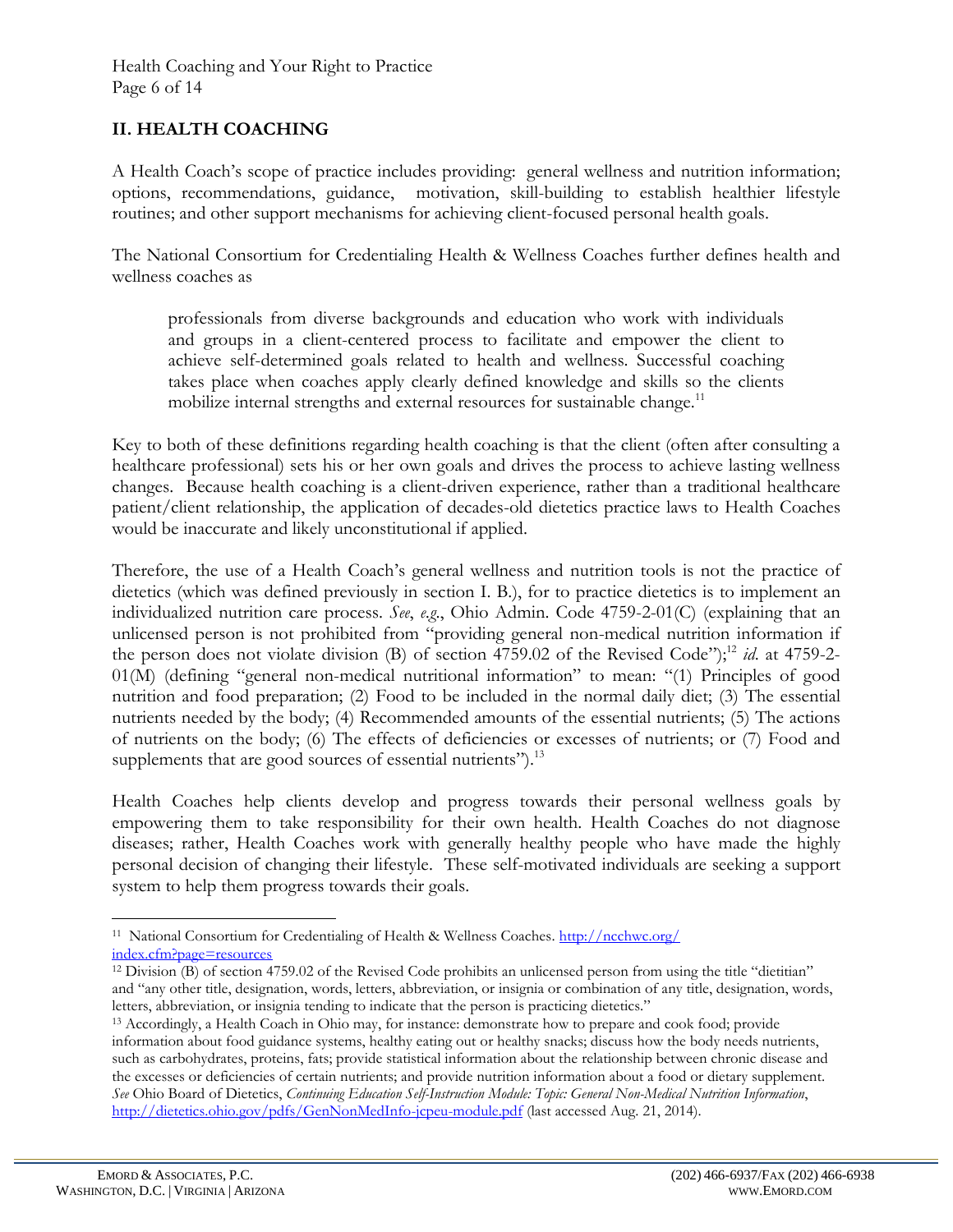Health Coaches recognize that being healthy involves more than just proper diet. As such, health coaching also focuses on non-dietary aspects of a person's life, in order to improve clients' overall, holistic wellbeing. Health Coaches, in addition to providing general nutrition information and recommendations to their clients, help their clients develop strategies to incorporate more physical activity into their daily routines, learn how to nurture good relationships, and proactively eliminate harmful influences from their lives, among many other things. Health Coaches ultimately teach clients how to make healthy lifestyle choices and become self-sufficient. The actions of a Health Coach are thus drastically different than that of a dietician who provides expert nutrition counseling as it relates to the application of an individualized nutritional care plan.

The value that Health Coaches add is undeniable; Health Coaches are increasingly utilized by healthcare practitioners and such institutions as physicians' offices, health insurance companies, and hospitals.

# **III. THE FIRST AMENDMENT AND STATE LICENSING SCHEMES**

## **A. States' Authority to License Occupations and Professions**

For centuries, professional and occupational licensing schemes have provided a way for states to define and regulate these activities within their borders. In general, federal courts recognize this state authority to regulate professional activity. *See*, *e.g*., *Conn v. Gabbert*, 526 U.S. 286, 291-92 (1999) ("[T]he liberty component of the Fourteenth Amendment's Due Process Clause includes some generalized due process right to choose one's field of private employment . . . subject to reasonable government regulation"). If a state's licensure system does not concern a suspect classification<sup>14</sup> or burden a fundamental right,<sup>15</sup> it is ordinarily subject to rational basis review, i.e., the system is generally deemed constitutional if it has a reasonable relationship to a legitimate government interest. *See*, *e.g*., *Williamson v. Lee Optical*, 348 U.S. 483, 487-88 (1955) ("It is enough that there is an evil at hand for correction, and that it might be thought that the particular legislative measure was a rational way to correct it"). Courts generally uphold state licensing schemes that are reasonably related means to the goal of protecting the public interest in competency within professions, in fair dealing, and in the advancement of public health. *See*, *e.g*., *Graves v. Minn.*, 272 U.S. 425 (1926) (licensing of dentists); *Dent v. West Virginia*, 129 U.S. 114, 121-22 (1889) (licensing of doctors). In rare instances, a licensing scheme will not survive rational basis review. *See Craigmiles v. Giles*, 312 F.3d 220 (6th Cir. 2004) (holding that a funeral director licensing scheme requiring casket sellers to obtain a license was unconstitutional for failure to survive rational basis scrutiny because the state specifically amended its legislation to include casket retailers, and singling out a particular economic group with no rational or logical reason for doing so was strong evidence of an economic animus with no relation to public health, morals, or safety).

<sup>14</sup> Suspect classes included: race, national origin, religion, and alienage. *See Korematsu v. U.S.*, 323 U.S. 214 (1944).

<sup>15</sup> Fundamental rights include, *inter alia*, the right to free speech and freedom of religion. *See, e.g., Moore-King v. Cnty. of Chesterfield, Va*., 708 F.3d 560, 572 (4th Cir. 2013) (noting that the regulatory scheme for fortune tellers did not trigger strict scrutiny under the Equal Protection Clause, even though the defendant claimed she was classified on the basis of her First Amendment rights, because the regulations did not infringe her right to free speech or the free exercise of religion).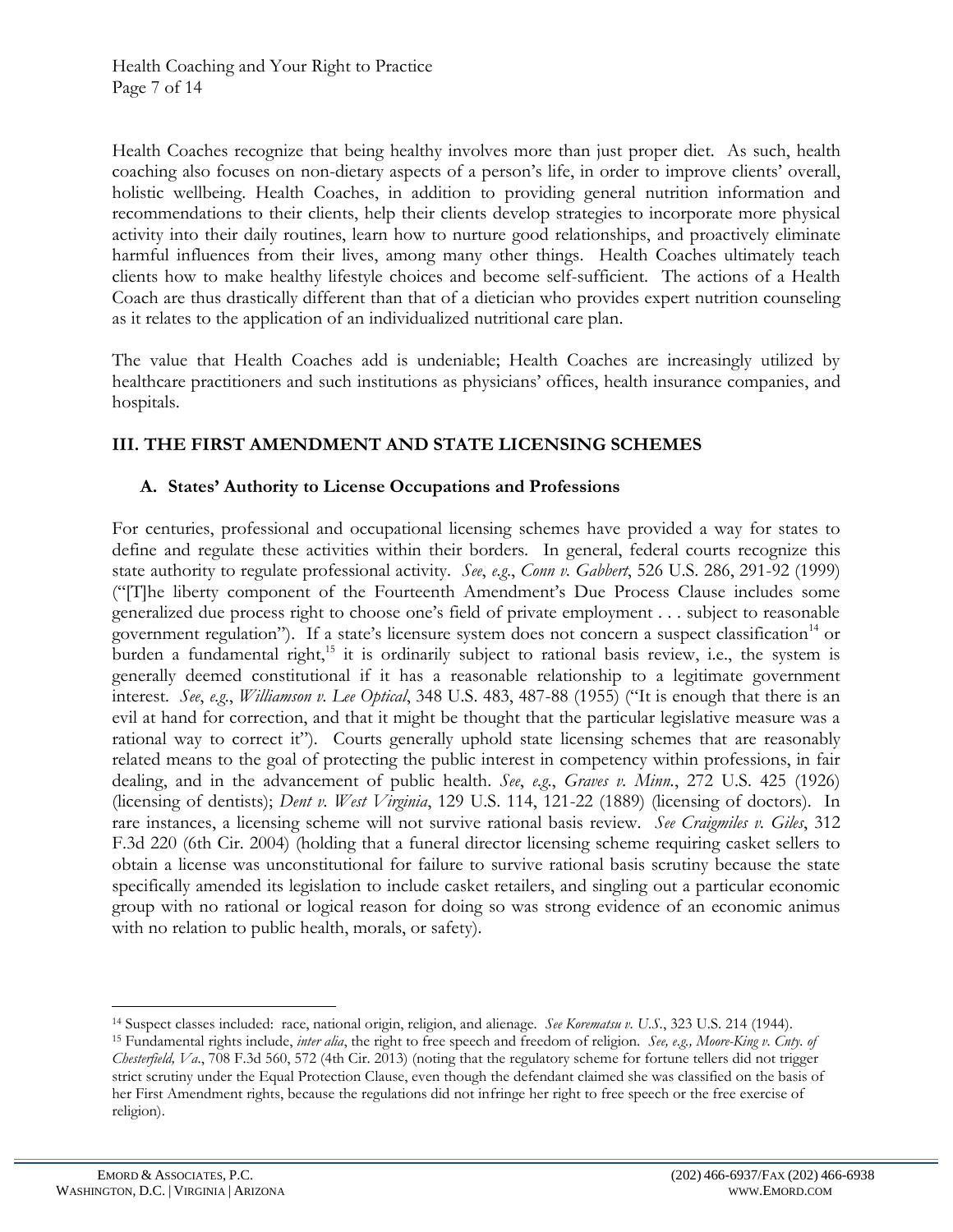#### Health Coaching and Your Right to Practice Page 8 of 14

Recently, there has been an explosion of state professional licensing requirements. *See* Dick M Carpenter II, Angela C. Erickson, and John K. Ross, *Licensure to Work: A National Study of Burdens from Occupational Licensing* (May 2012) (noting that in the 1950s only one in twenty workers were required to have a license to work, while that figure now stands at almost one in three); <sup>16</sup> *See* Robert Kry, *The "Watchman for Truth": Professional Licensing and the First Amendment*, 23 Seattle U. L. Rev. 885, 955 (2000). In the wake of increased licensing requirements, new legal challenges to onerous, unfair, unnecessary, and self-serving professional licensing schemes are stemming the tide. For example, a Louisiana florist and the Institute for Justice filed a lawsuit against the state for requiring persons to pass a licensing exam before they could create and sell floral arrangements. In response to the lawsuit, the state legislature amended the law, abolishing the demonstration portion of the licensing exam to ensure that it was not a substantial barrier to would-be florists.<sup>17</sup> In July of 2014, U.S. Court of Appeals for the D.C. Circuit ruled that tour guides in the District of Columbia do not need to acquire a government license to operate. The court noted that licensing fees and requirements violated the business owners' right to free speech and conduct and that the District of Columbia did not show a "substantial government interest" to regulate the profession. According to the Court, the free market—with its numerous consumer protections against unscrupulous actors—sufficiently protect the public as well as "numerous consumer review websites, like Yelp and TripAdvisor, which provide consumers a forum to rate the quality of their experiences."<sup>18</sup>

## **B. Dietitian Licensing Schemes in General**

The Academy of Nutrition and Dietetics ("AND"),<sup>19</sup> a private trade association that accredits and represents the interests of registered dietitians, lobbied to pass, in every state, "scope of practice" laws that limit who can provide nutritional counseling. *See* AND, *Licensure HOD Backgrounder* (2011) (describing licensure initiatives as a "Mega Issue").<sup>20</sup> The AND claims that such scope of practice laws are necessary to protect public health, yet an in-depth review of four state Dietetics Boards' records spanning three years produced not a single documented case of harm as it relates to the unlicensed dispensation of general nutritional advice. *See* Alliance for Natural Health Legal, *ANH-USA Uncovers Suspicious Activity by State Dietetic and Health Boards* (2013).<sup>21</sup> Accordingly, critics of AND licensing efforts posit that the trade association has an ulterior motive—to limit market competition for its Registered Dietitian members, so as to benefit Registered Dietitians. *See* Michael Ellsberg, *Is the ADA Intentionally Using State Legislatures to Block Alternative Nutrition Providers?* (July 10, 2012).<sup>22</sup> Indeed, limiting competition, rather than protecting public health, appears to be the AND's main

<sup>18</sup> *Edwards v. D.C.*, 755 F.3d 996 (D.C. Cir. 2014).

<sup>19</sup> The AND was formerly known as the American Dietetic Association ("ADA").

<sup>16</sup> Dick M. Carpenter II *et al*., *Licensure to Work: A National Study of Burdens from Occupational Licensing*, http://www.ij.org/images/pdf\_folder/economic\_liberty/occupational\_licensing/ licensetowork.pdf (last accessed Aug. 21, 2014).

<sup>17</sup> Institute for Justice, *Victory for Louisiana Florists* (July 12, 2010),<http://www.ij.org/victory-for-louisiana-florists> (last accessed Aug. 21, 2014).

<sup>20</sup> *Available at* [http://www.reallyeatright.org/wp-content/uploads/2012/05/HOD-Licensure-Backgrounder-2011-07-22-](http://www.reallyeatright.org/wp-content/uploads/2012/05/HOD-Licensure-Backgrounder-2011-07-22-11.pdf) [11.pdf](http://www.reallyeatright.org/wp-content/uploads/2012/05/HOD-Licensure-Backgrounder-2011-07-22-11.pdf) (last accessed Feb. 12, 2014).

<sup>21</sup> *Available at* http://www.anh-usa.org/anh-usa-uncovers-suspicious-activity-by-state-dietetic-and-health-boards/ (last accessed Aug. 21, 2014).

<sup>22</sup> Michael Ellsburg, *Is The ADA Intentionally Using State Legislatures To Block Alternative Nutrition Providers?* (July 10m 2012), [http://www.forbes.com/sites/michaelellsberg/2012/07/10/american\\_dietetic\\_association\\_2/](http://www.forbes.com/sites/michaelellsberg/2012/07/10/american_dietetic_association_2/) (last accessed Aug. 21, 2014).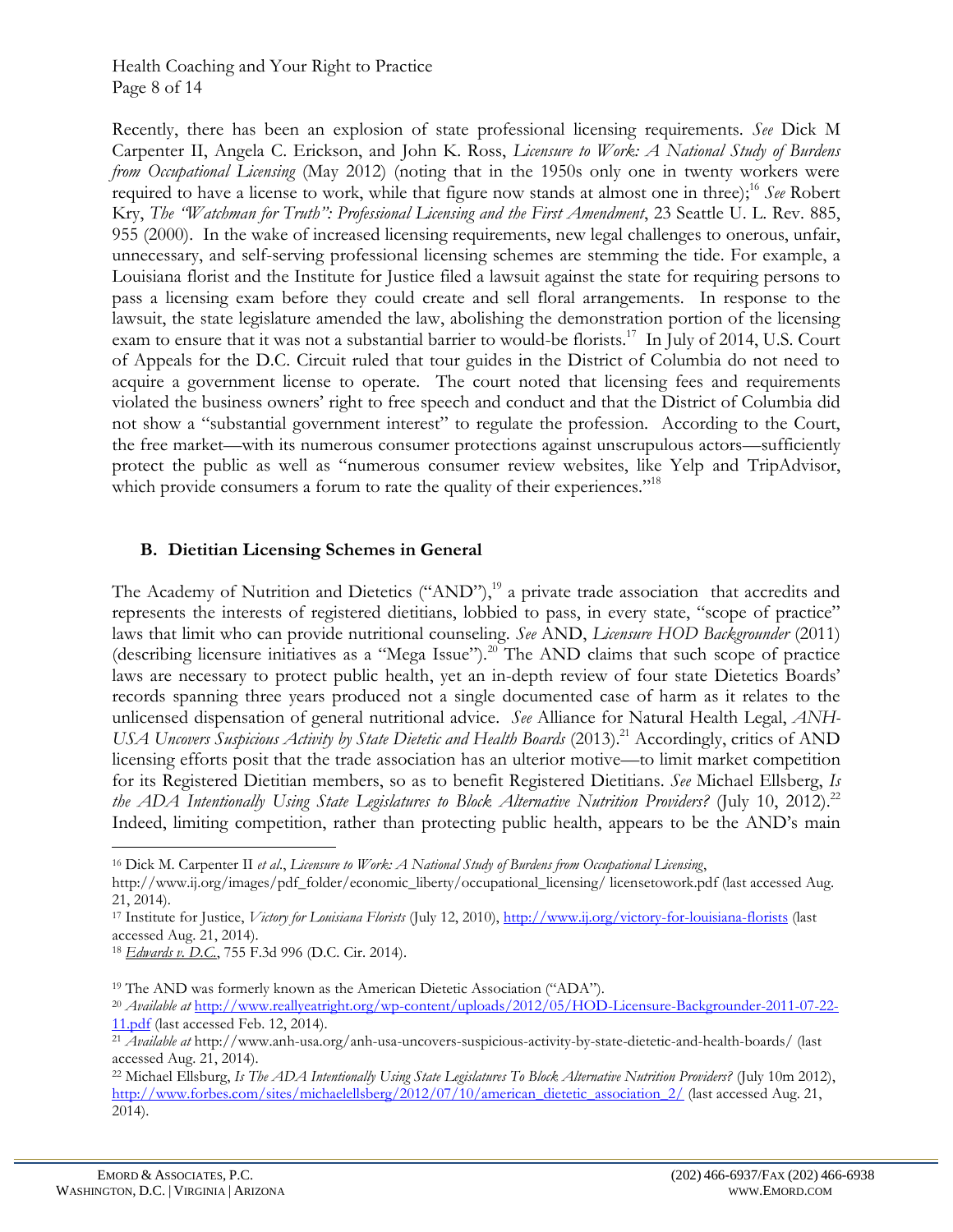Health Coaching and Your Right to Practice Page 9 of 14

objective. Mary Haschke, former AND President, once wrote to members in the organization's journal:

Like other professionals, dietitians can justify the enactment of licensure laws because *licensing affords the opportunity to protect dietitians from interference in their field by other practitioners*. Licensure also can protect dietitians by limiting the number of practitioners through restrictions imposed by academic, experience, and examination requirements. *This protection provides a competitive advantage and therefore is economically beneficial for dietitians*. <sup>23</sup> [Emphases added]

Despite the presence of AND-supported dietetics laws in 21 states, some states are beginning to repeal such laws. On July 1 2014, the Governor of Michigan signed a bill that repealed their existing restrictive dietetic licensure law<sup>24</sup>. In North Carolina, legislation and guidance was enacted to permit bloggers, general health, wellness and exercise coaches, and instructors, to provide dietary, weight loss and nutritional advice. Considering the recent groundswell of opposition to restrictive dietetics practice laws, it is likely that additional states will seek repeal of their antiquated dietetics practice laws.

## **C. Dietitian Licensing Schemes Act as Prior Restraints**

A dietitian licensing scheme that broadly prohibits nutritional services without a license may invite First Amendment scrutiny. In such an instance, the licensure requirement acts as a prior restraint on speech because a person must obtain permission from the government, in the form of a license, before assessing a person's nutritional needs and counseling such person on his or her diet. *See*, *e.g*., *Weinberg v. City of Chi*., 310 F.3d 1029, 1044 (7th Cir. 2002) (requiring a license to engage in protected speech may be regarded as a prior restraint).

The U.S. Supreme Court has "interpreted the First Amendment as providing greater protection from prior restraints than from subsequent punishments." *Alexander v. U.S.*, 509 U.S. 544, 566 (1993). *See also Nebraska Press Ass'n v. Stuart,* 427 U.S. 539, 559 (1976) ("[P]rior restraints on speech and publication are the most serious and least tolerable infringement on First Amendment rights."). As a result, prior restraints are presumptively invalid. *See N.Y. Times Co. v. U.S*., 403 U.S. 713, 824 (1971) ("Any system of prior restraints of expression comes to [the court] bearing a heavy presumption against its constitutional validity") (internal quotation marks and citation omitted). Nonetheless, as explained below, a prior restraint regulating occupational speech is generally upheld when it has an incidental effect on a legitimate professional licensing scheme. The licensing scheme must not, however, place unbridled discretion in the hands of a government official or agency or "fail[] to place limits on the time within [which] the decisionmaker must issue the license[.]" *See Lakewood v. Plain Dealer Pub. Co*., 486 U.S. 750, 757 (1988); *FW/PBS, Inc. v. City of Dallas*, 493 U.S. 215, 226, 110 S. Ct. 596, 605, 107 L. Ed. 2d 603 (1990).

## **D. Application of Dietitian Licensure Laws and Health Coaching**

Even if a state dietitian licensing law is constitutional on its face, it can nonetheless be unconstitutional, depending upon how it is applied to a particular set of facts. *See U.S. v. Kaczynski*,

<sup>23</sup> J. Am. Dietetic Assn. 84:4.

<sup>24</sup> Gov. Rick Snyder signs legislation increasing access to physical therapy devices, [http://www.michigan.gov/snyder/0,4668,7-277-57577\\_57657-332292--,00.html](http://www.michigan.gov/snyder/0,4668,7-277-57577_57657-332292--,00.html) (last accessed Aug. 21, 2014).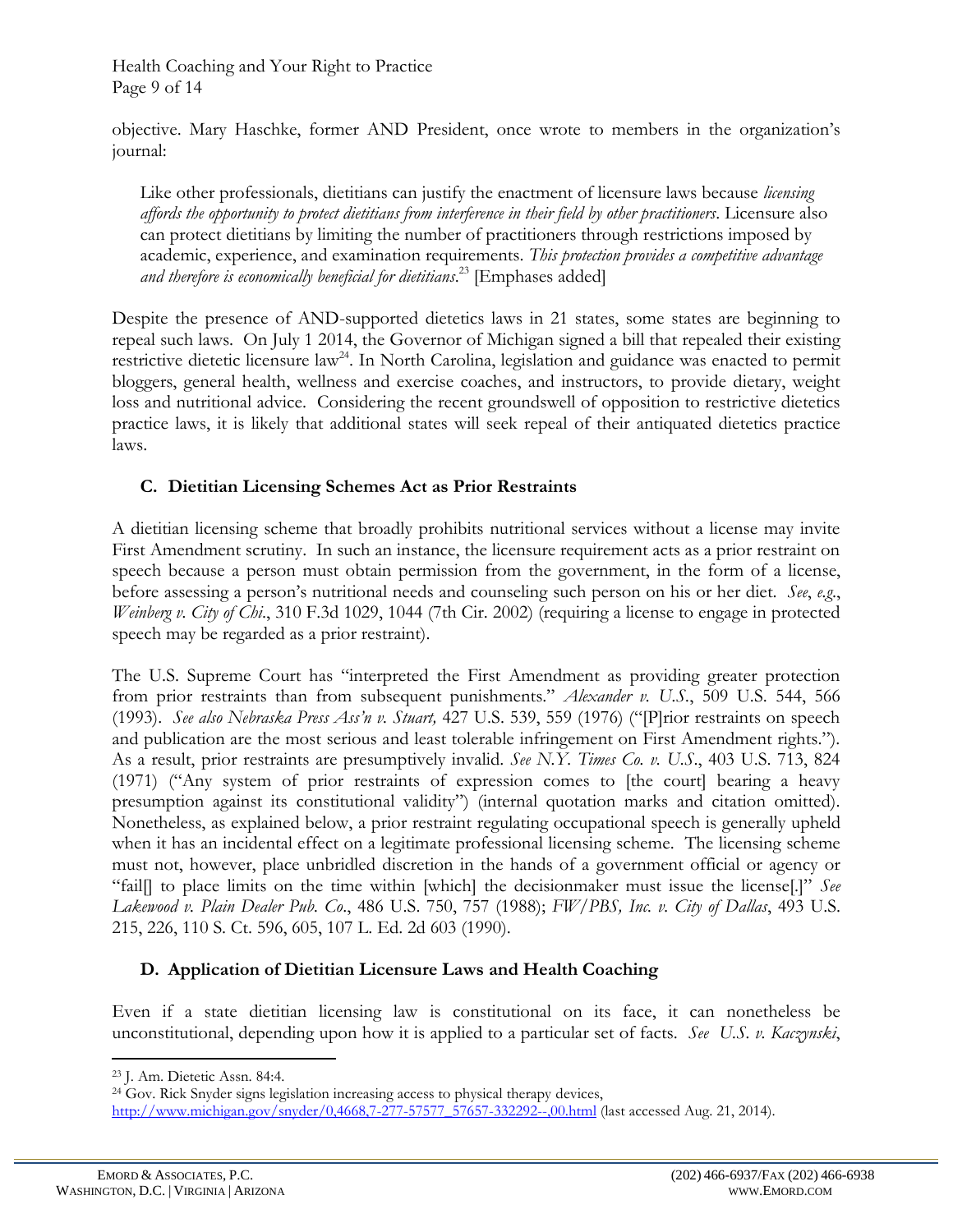#### Health Coaching and Your Right to Practice Page 10 of 14

551 F.3d 1120, 1126 (9th Cir. 2009) (explaining that "[a]n as-applied challenge 'contends that the law is unconstitutional as applied to the litigant's particular speech activity, even though the law may be capable of valid application to others'") (quoting *Foti v. City of Menlo Park*, 146 F.3d 629, 635 (9th Cir. 1998)); *see also Acosta v. City of Costa Mesa*, 718 F.3d 800, 822 (9th Cir. 2013) (noting that "[f]acial and as-applied challenges can be viewed as two separate inquiries") (citing *Bd. Of Trs. Of State Univ. of N.Y. v. Fox*, 492 U.S. 469, 482 (1989); *Members of City Council of City of L.A. v*. *Taxpayers for Vincent*, 466 U.S. 789, 800 n. 19 (1984)); *N.C. Right to Life, Inc. v. Leake*, 525 F.3d 274, 314 (4th Cir. 2008) (Michael, J., dissenting) (explaining that "because a facially valid [] regulation can have unconstitutional applications, the regulation remains susceptible to a proper as-applied challenge") (citing *Wis. Right to Life, Inc. v. Fed. Election Comm'n*, 546 U.S. 410 (2006)); *Women's Med. Prof'l Corp. v. Voinovich*, 130 F.3d 187, 193 (6th Cir. 1997) (stating that "[a] court may hold a statute unconstitutional either because it is invalid 'on its face' or because it is unconstitutional 'as applied' to a particular set of circumstances"); *Carhart v. Stenberg*, 11 F. Supp. 2d 1099, 1119 (D. Neb. 1998) (explaining that "[a] law may be challenged as unconstitutional in two ways. The law may be challenged 'as applied' and 'facially.' ") (citing *Ada v. Guam Soc. of Obstetricians & Gynecologists*, 506 U.S. 1011, 1012–13 (1992) (Scalia, J., dissenting)) (other citations omitted).

As explained above, a state may regulate the practice of a profession, including the practice of dietetics, without necessarily running afoul of the First Amendment. *See Lowe*, 472 U.S. at 232 (White, J., concurring) ("If the government enacts generally applicable licensing provisions limiting the class of persons who may practice the profession, it cannot be said to have enacted a limitation on freedom of speech or the press subject to First Amendment scrutiny"). Thus, generally applicable licensing provisions may limit the class of persons who may practice dietetics, but that very same provision may be found unconstitutional if it attempts to restrain an unlicensed person's speech about nutrition.

Although dietitian licensing laws may be upheld on their face as constitutional under a state's authority to license and regulate professionals, if a state enforces dietetic licensing laws in ways that would restrict public discussion and commentary on nutrition or truthful non-misleading information, that application of the law is likely unconstitutional. *See Moore-King*, 708 F.3d at 569. Moreover, if a Health Coach's speech does not amount to the practice of dietetics because, for example, the Health Coach is providing general wellness and nutrition information as well as options, recommendations, guidance, motivation, and skill-building to establish healthier lifestyle routines; and other support mechanisms for achieving client-focused personal health goals, such speech will receive full protection under the First Amendment and the courts will review it under strict scrutiny. Strict scrutiny is the most stringent standard of judicial review. It is part of the hierarchy of standards that courts use to weigh the government's interest against a constitutional right or principle. Under strict scrutiny, a restriction on a Health Coach's speech is unconstitutional unless it is: i) justified by a compelling government interest, ii) narrowly tailored to achieve that interest, and iii) the least restrictive means for achieving that interest.

The existence of dietetics practice laws should not prevent an unlicensed Health Coach from raising a First Amendment challenge to a dietitian licensing scheme if it is applied to his or her practice. *See Cooksey v. Futrell*, 721 F.3d 226, 239 (4th Cir. 2013). In *Cooksey*, a North Carolina resident filed an action alleging that the North Carolina Board of Dietetics and Nutrition violated his First Amendment rights by causing him to self-censor certain speech on his Internet website, which he used to provide both free and fee-based dietary advice to website visitors. *Id*. at 229. For example,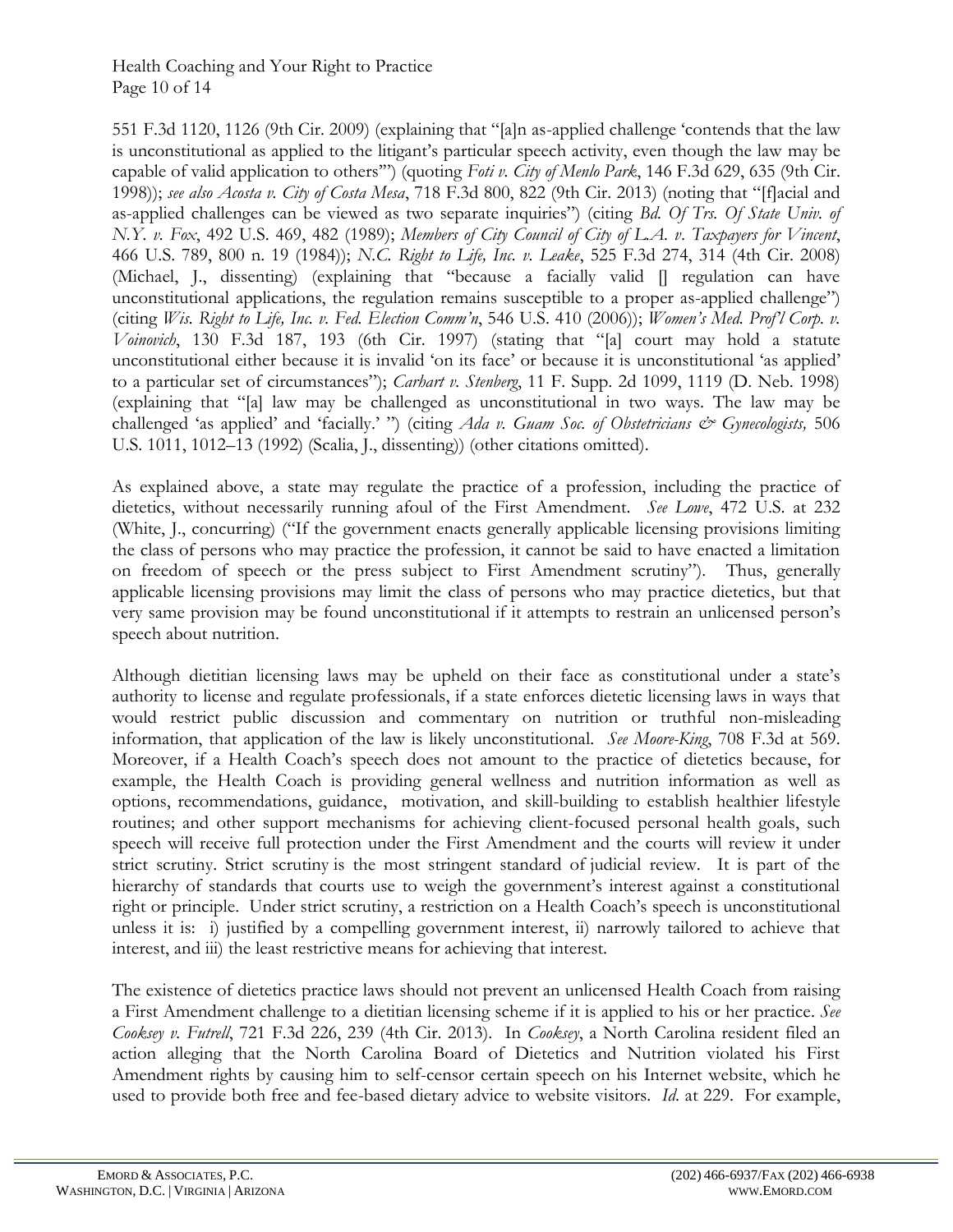Health Coaching and Your Right to Practice Page 11 of 14

because Cooksey was unlicensed, the State Board prohibited him from addressing diabetics' specific questions and working with individuals one-on-one, and offering fee-based life coaching practices. *Id.* at 232. The District Court held that he did not have standing to bring these claims because he did not suffer an actual or imminent injury-in-fact, injury-in-fact being one of the threshold requirements to bringing a lawsuit. *Id*. at 229. On appeal, the Fourth Circuit reversed, holding that he did have standing to bring his claims because he "show[ed] that the State Board's actions had an objectively reasonable chilling effect on the advice and commentary he posted on his website." *Id*. The court reasoned that the appellee state's argument that the citizen did not have standing because his rights were not violated under the professional speech doctrine "put the merits cart before the standing horse." *Id*. at 239 (internal quotations omitted). Specifically, the court stated, "In arguing that Cooksey's claims are not justiciable, Appellees first look to the merits of his First Amendment claims and contend that the professional speech doctrine precludes them. In so doing, they rely on cases that were decided on the merits and did not address a justiciability challenge." *Id*. The court noted that "[t]he Supreme Court has explained, whether the statute in fact constitutes an abridgement of the plaintiff's freedom of speech is, of course, irrelevant to the stan ding analysis," assuming his claim has legal validity. *Id*. (internal quotations omitted).

# **E. The Commercial Speech Doctrine**

A Health Coach's engagement in a commercial transaction, such as advertisement of services, constitutes commercial speech. *Id*. at 484. *Shapero v. Ky. Bar Ass'n*, 486 U.S. 466, 484 (1988). *See also Cent. Hudson Gas & Elec. Corp. v. Pub. Serv. Comm'n of N.Y*., 447 U.S. 557, 561 (1980) (defining "commercial speech" as "expression related solely to the economic interests of the speaker and its audience"). "Commercial speech that is not false, deceptive, or misleading can be restricted, but only if the State shows that the restriction directly and materially advances a substantial state interest in a manner no more extensive than necessary to serve that interest." *Ibanez v. Florida Dep't of Bus.*  $\dot{\mathcal{O}}$ *Prof'l Regulation, Bd. of Accountancy*, 512 U.S. 136, 142 (1994), summarizing *[Central Hudson Gas & Elec.](http://www.westlaw.com/Link/Document/FullText?findType=Y&serNum=1980116785&pubNum=708&originationContext=document&vr=3.0&rs=cblt1.0&transitionType=DocumentItem&contextData=(sc.DocLink)#co_pp_sp_708_2351)  Corp. v[. Public Serv. Comm'n of N.Y.](http://www.westlaw.com/Link/Document/FullText?findType=Y&serNum=1980116785&pubNum=708&originationContext=document&vr=3.0&rs=cblt1.0&transitionType=DocumentItem&contextData=(sc.DocLink)#co_pp_sp_708_2351)*, 447 U.S. 557, 566 (1980).

"The party seeking to uphold a restriction on commercial speech carries the burden of justifying it." *Id.* at 142 n. 7 (additional citation omitted). "The State's burden is not slight; the 'free flow of commercial information is valuable enough to justify imposing on would-be regulators the costs of distinguishing the truthful from the false, the helpful from the misleading, and the harmless from the harmful.'" *Ibanez*, 512 U.S. at 143, quoting *Zauderer,* [471 U.S. 626, 646 \(1985\).](http://www.westlaw.com/Link/Document/FullText?findType=Y&serNum=1985126962&pubNum=708&originationContext=document&vr=3.0&rs=cblt1.0&transitionType=DocumentItem&contextData=(sc.DocLink)#co_pp_sp_708_2279) "'[M]ere speculation or conjecture' will not suffice; rather the State 'must demonstrate that the harms it recites are real and that its restriction will in fact alleviate them to a material degree.'" *Ibanez*, 512 U.S. at 143, quoting *Edenfield,* 507 U.S. [761, 770-771 \(1993\).](http://www.westlaw.com/Link/Document/FullText?findType=Y&serNum=1993091488&pubNum=708&originationContext=document&vr=3.0&rs=cblt1.0&transitionType=DocumentItem&contextData=(sc.DocLink))

In the context of advertising by licensed professionals, the Supreme Court has applied the commercial speech doctrine. *See, e.g*., *Bates v. Ariz.*, 433 U.S. 350, 382 (1977) (holding that a Supreme Court of Arizona rule prohibiting all advertising by licensed attorneys violated the First Amendment); *Shapero*, 486 U.S. at 472 (holding that the state could not categorically prohibit lawyers from soliciting legal business for pecuniary gain by sending truthful and non-deceptive letters to potential clients known to face particular legal problems). In *Bingham v. Hamilton*, the court found that a state board of dental examiners could not prohibit a dentist from advertising the credentials from an organization of which the board did not recognize. *Bingham v. Hamilton*, 100 F. Supp. 2d 1233, 1234 (E.D. Cal. 2000) ("The only evidence that the Dental Board offers that the advertising of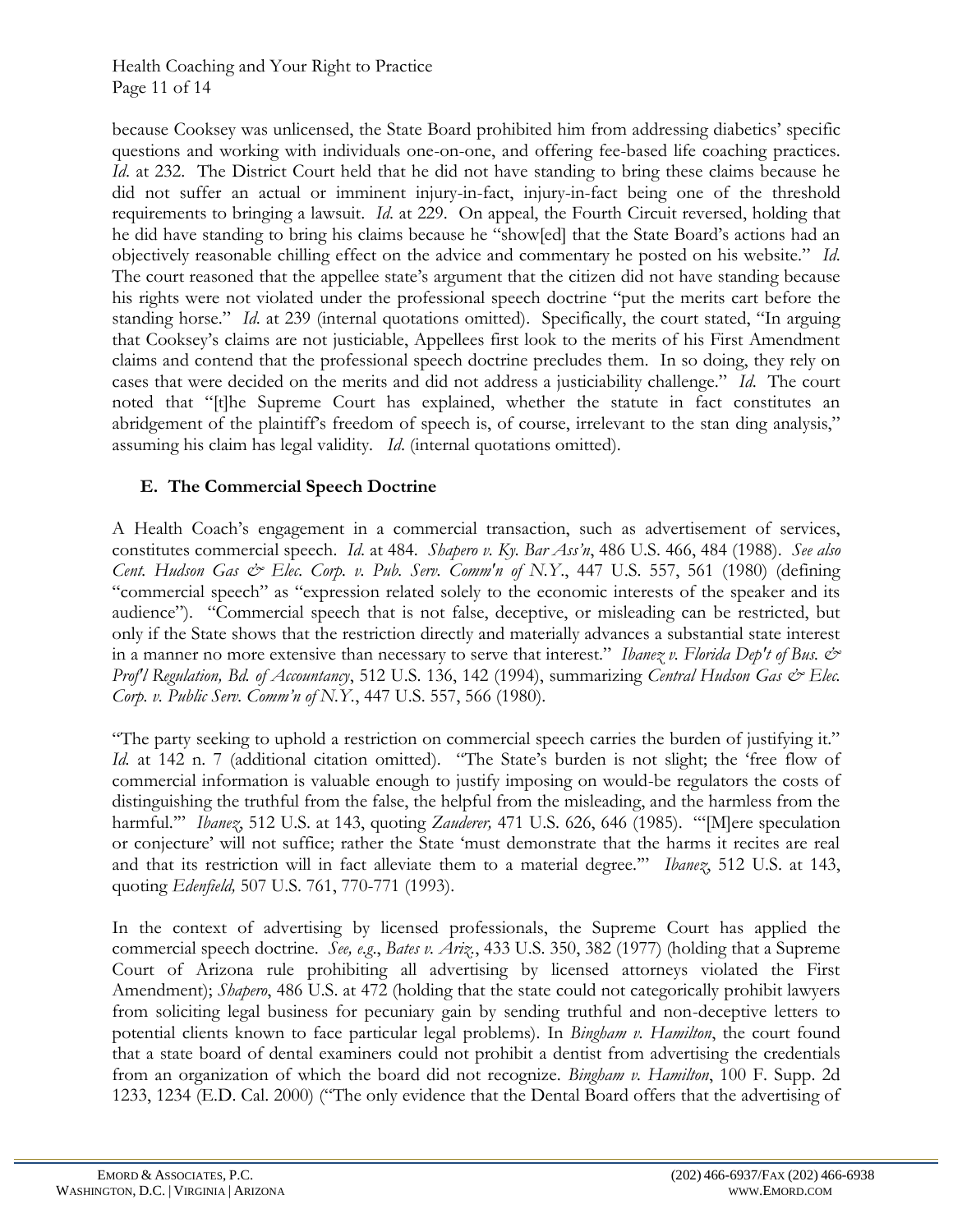Health Coaching and Your Right to Practice Page 12 of 14

AAID credentials would be misleading is conclusory, anecdotal, and speculative"). The court then stated that although an outright ban of advertisement of truthful credentials was prohibited, a disclaimer could be appropriate in some instances to prevent public confusion. 100 F. Supp. 2d at  $1240^{25}$ 

Although each of these cases involved licensed professionals whose speech was chilled by their state licensing board, any restraint of an unlicensed professional's commercial speech should similarly be analyzed under the intermediate scrutiny espoused in *Central Hudson Gas & Electric*, 447 U.S. at 566, as modified by its progeny, to be constitutional. Moreover, as a practical matter, commercial speech cases invite greater First Amendment scrutiny than individual speech, when truthful advertising information is censored or subjected to a prior restraint, even when communicated by one not deemed appropriately licensed. *See Ibanez*, 512 U.S. at 139 (CPA who was also a lawyer did not fall within the regulatory class allowed to identify a specialization, yet the court struck down the restriction at issue because it caused the suppression of truthful commercial speech).

Enforcement to suppress commercial speech that is truthful and non-misleading by a licensed professional, e.g., a licensed dietitian, would invite at least intermediate First Amendment scrutiny despite a state's authority to license professions. Similarly, the commercial speech of an unlicensed Health Coach should also be subject to protection under the First Amendment, assuming it is not false or misleading. As explained above, however, unlicensed persons must ensure that their speech, including commercial speech, does not amount to the practice of dietetics, generally defined as the practice of advanced individualized nutrition care, lest they be accused of practicing dietetics without a license by a jurisdiction requiring a license.<sup>26</sup>

# **IV. LICENSURE LAWS AND UNFAIR METHODS OF COMPETITION**

The Federal Trade Commission Act ("FTCA") declares as unlawful, "[u]nfair methods of competition." 15 U.S.C. § 45(a)(1). A violation of Section 1 of the Sherman Act, which prohibits "[e]very contract, combination . . ., or conspiracy in restraint of trade," constitutes a method of unfair competition under the FTCA, and is thus unlawful. *See N. Carolina State Bd. of Dental Examiners v. F.T.C*., 717 F.3d 359, 371 (4th Cir. 2013). Dietetic board members may be held liable for violations of Section 1 of the Sherman Act. To establish a violation of Section 1 of the Sherman Act, a plaintiff must prove that a contract, combination, or conspiracy imposed an unreasonable restraint of trade. *Id.*.

In *N. Carolina State Bd. of Dental Examiners*, the Federal Trade Commission ("FTC") found that the North Carolina State Board of Dental Examiners violated the FTCA by engaging in unfair competition in the market for teeth whitening services in North Carolina. *N. Carolina State Bd. of* 

<sup>&</sup>lt;sup>25</sup> "[I]f the certification had been issued by an organization that had made no inquiry into petitioner's fitness, or by one that issued certificates indiscriminately for a price, the statement, even if true, could be misleading." *Peel v. Attorney Registration & Disciplinary Comm'n of Illinois*, 496 U.S. 91, 102, 110 S. Ct. 2281, 2288, 110 L. Ed. 2d 83 (1990). "To the extent that potentially misleading statements of private certification or specialization could confuse consumers, a State might consider screening certifying organizations or requiring a disclaimer about the certifying organization or the standards of a specialty." *Peel*, 496 U.S. at 110.

<sup>&</sup>lt;sup>26</sup> States have varying definitions of what constitutes the practice of dietetics. Accordingly, Health Coaches should consult their applicable state laws to determine which definition and exemptions apply in their state.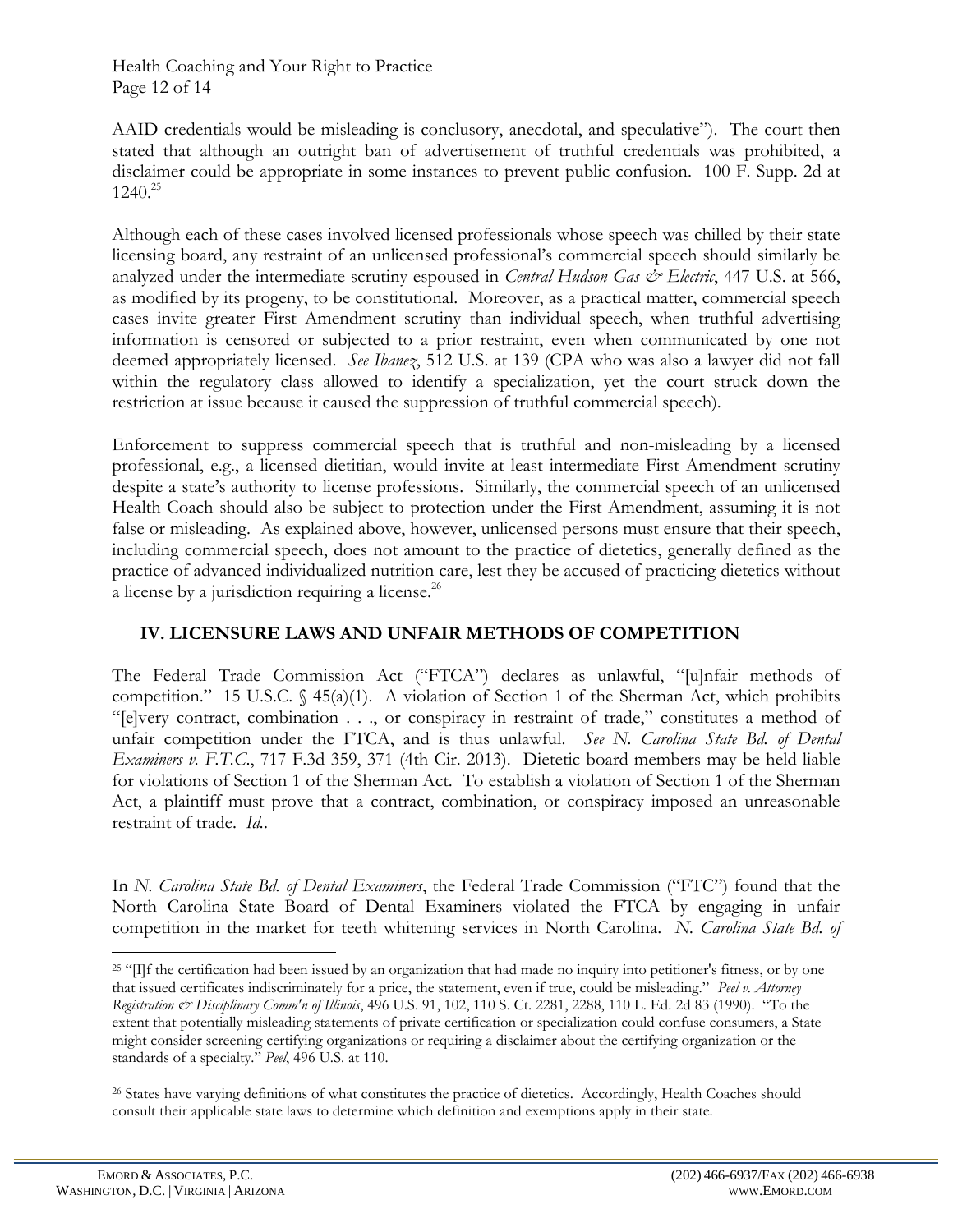#### Health Coaching and Your Right to Practice Page 13 of 14

*Dental Examiners v. F.T.C*., 717 F.3d at 364. The Board was a state agency that regulated the practice of dentistry. *Id*. It was comprised of six licensed dentists, one licensed dental hygienist, and one consumer member. Excluding the one consumer member, members were required to maintain an active dentistry practice while serving on the Board. *Id*. Like some state dietetic licensing laws, North Carolina's Dental Practice Act prohibited the practice of dentistry in North Carolina without a license from the Board. Also, the Board could bring an action to enjoin the unlicensed practice of dentistry. *Id*. After the Board received complaints about teeth-whitening services performed in North Carolina by non-dentists, it investigated the complaints and issued 47 cease and desist letters to 29 non-dentist teeth whitening providers. *Id*. at 364-65. As a result, "the Board successfully expelled non-dentist providers form the North Carolina teeth-whitening market." *Id*. The FTC then issued an administrative complaint against the Board alleging that it violated 15 U.S.C. § 45(a)(1) by excluding non-dentists from providing teeth whitening services.

The Fourth Circuit held that the Board was not exempt from the antitrust laws under the "state action doctrine" because it was a "private actor," "operated by market participants who are elected by other market participants," whose actions were not actively supervised by the state. *Id*. at 366-70. The Court also held that the Board's actions violated the FTCA. Specifically, the court reasoned that the Board was capable of conspiring under Section 1 of the Sherman Act because its members were actual or potential competitors, and the Board engaged in concerted action to discourage nondentist teeth whitening services. *Id*. at 370-73. Thus, the Court concluded that the Board engaged in the type of "combination or conspiracy" as prohibited under Section 1 of the Sherman Act. *Id*. at 373. Further, the Court held that the Board's actions amounted to an unreasonable restraint of trade under Section 1 of the Sherman Act because it was likely to cause significant anticompetitive harms. *Id.* at 374. Specifically, the court stated, "[i]t is not difficult to understand that forcing low-cost teeth-whitening providers from the market has a tendency to increase a consumer's price for that service." *Id.* Applying similar reasoning, a state's dietetics board may face FTC scrutiny, or even legal liability, if it operates as the Board did in *N. Carolina State Bd. of Dental Examiners*, without state oversight and with anti-competitive motives.

The Board appealed to the U.S. Supreme Court, which affirmed the Fourth Circuit's decision, holding that state licensing boards are liable for anticompetitive actions under the Sherman Antitrust Act when they are comprised of active market participants who use the power of the state to force out competition and protect their financial interests.<sup>27</sup> See N.C. State Bd. of Dental Exam'rs v. F.T.C., 135 S. Ct. 1101, 1111 (2015) ("[A]ctive market participants cannot be allowed to regulate their own market free from antitrust accountability."). Although laws that restrict the practice of dietetics exist in 21 states, the enforcement of those laws by state dietetics board may trigger federal criminal civil prosecution.

The Alliance for Natural Health USA sent letters to dietetics boards warning them of this Supreme Court decision and requesting dietetics boards come into compliance with the Court's decision of face criminal or civil prosecution.<sup>28</sup>

<sup>&</sup>lt;sup>27</sup> A nonsovereign actor controlled by active market participants, such as a dietetics board, only enjoys immunity from an antitrust violation if: (1) the challenged restraint was clearly articulated and affirmatively expressed by state policy; and (2) the state actively supervises the policy. *See N. Carolina State Bd. of Dental Examiners v. F.T.C.*, 135 S. Ct. 1101, 1110 (2015).

<sup>28</sup> *See* Alliance for Natural Health USA, *ANH-USA Takes the Initiative against Monopolistic Dietetics Boards* (June 23, 2015), http://www.anh-usa.org/anh-usa-takes-the-initiative-against-monopolistic-dietetics-boards/.